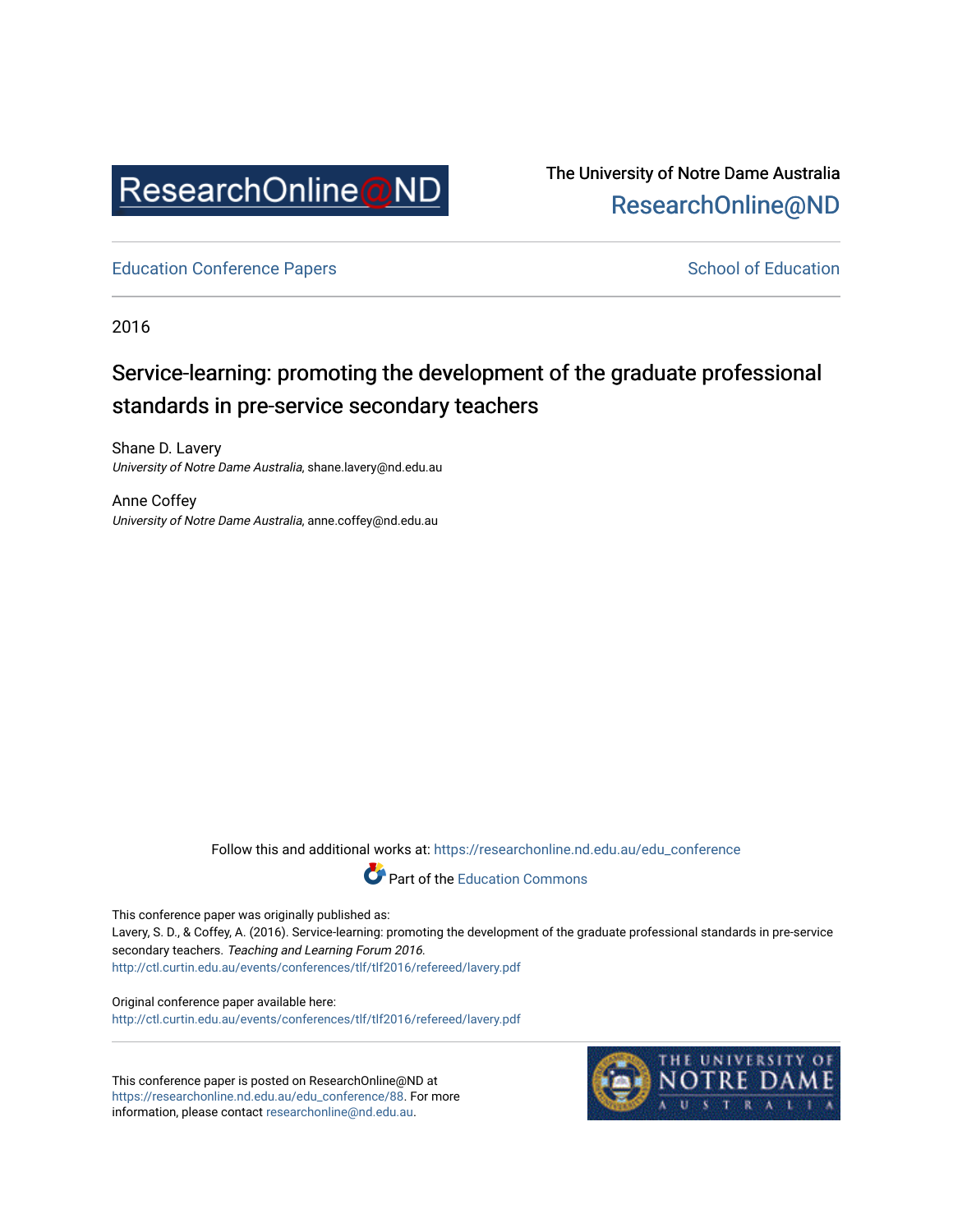This article first published:

Lavery, S. & Coffey, A. (2016). Service-learning: Promoting the development of the graduate professional standards in pre-service secondary teachers. In Purveyors of fine learning since 1992. Proceedings of the 25th Annual Teaching Learning Forum, 28-29 January 2016. Perth: Curtin University[. http://ctl.curtin.edu.au/events/conferences/tlf/tlf2016/refereed/lavery.pdf](http://ctl.curtin.edu.au/events/conferences/tlf/tlf2016/refereed/lavery.pdf)

©Copyright Shane Lavery and Anne Coffey. The authors assign to the TL Forum and not for profit educational institutions a non-exclusive licence to reproduce this article for personal use or for institutional teaching and learning purposes, in any format, provided that the article is used and cited in accordance with the usual academic conventions.

Permission granted from the authors for inclusion on ResearchOnline@nd.edu.au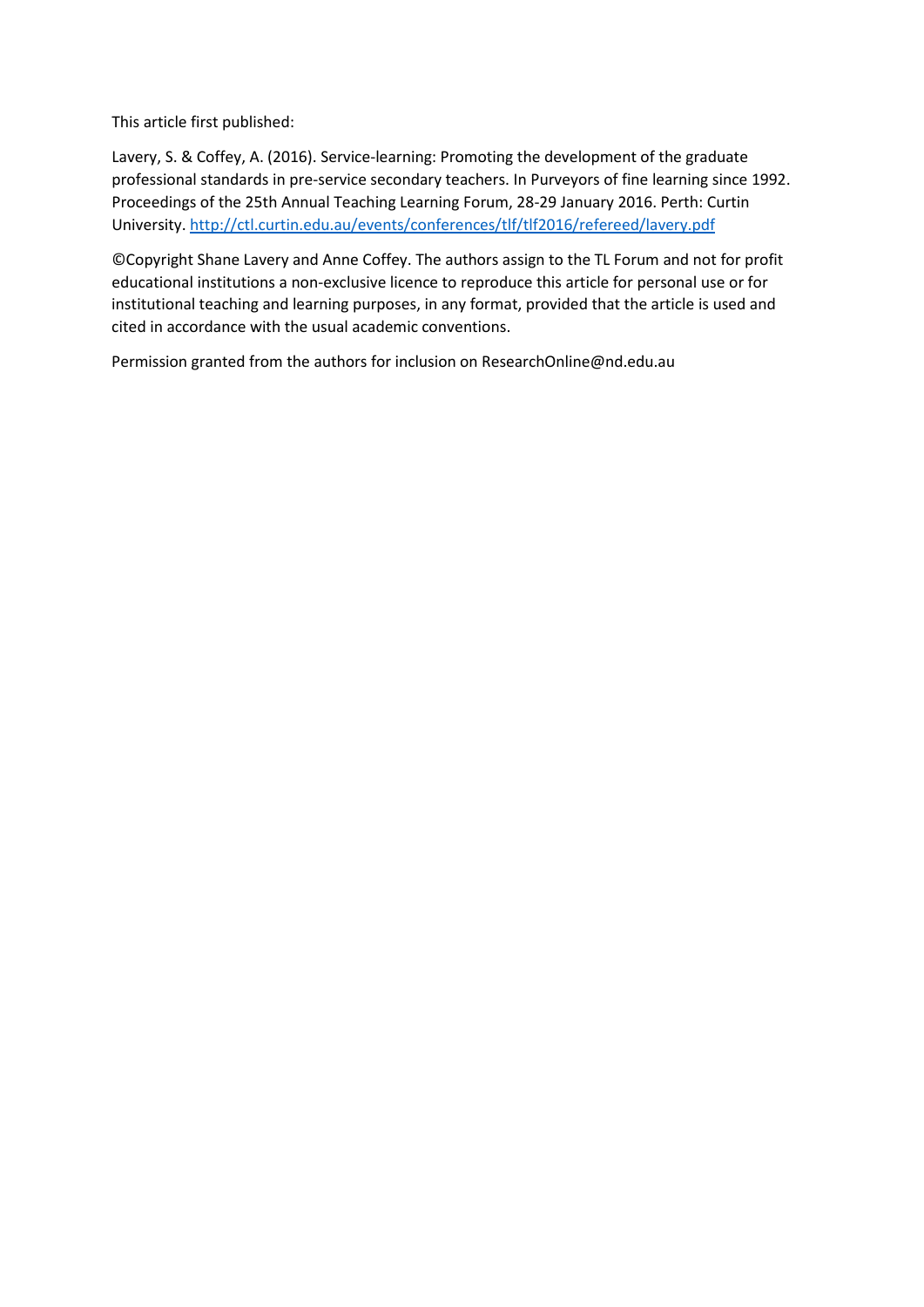# **Service-learning: Promoting the development of the graduate professional standards in pre-service secondary teachers**



Category: Refereed Research

# **Shane Lavery and Anne Coffey**

*The University of Notre Dame Australia* Email: shane.lavery@nd.edu.au, anne.coffey@nd.edu.au

> Service-learning has not been a common feature of tertiary courses and this is no less the case in initial teacher education programs. Where service-learning has been included the motivation has been to broaden the experience of students with respect to the development of their personal and professional skills. The *National Professional Standards for Teachers*, introduced in Australia in 2012, defines the range of competencies that pre-service teachers must demonstrate by graduation. This research investigated two aspects of a service-learning program within a secondary teacher education course. The first was the extent to which a service-learning program could promote the development of the graduate professional standards in pre-service teachers. The second was the manner in which the personal and professional skills of pre-service teachers can be enhanced through a service-learning experience. The results suggested that service-learning can impact preservice teacher development towards the graduate standards. The results also indicated that for the vast majority of pre-service teachers, their personal and professional skills were enhanced through participation in a service-learning program.

## **Introduction**

The origins of service-learning grew out of the concerns and activism of the 1960s and early 1970s in the United States. The Civil Rights Movement and the War on Poverty provided the impetus for community involvement in a range of outreach programs. By the 1980s, service-learning had emerged on the educational setting in the United States as a viable means of bridging the gap between academic achievement and the merit of service and volunteerism (Los Angeles County Office of Education, n.d.). Service-learning within the Australian context is more a twenty-first century phenomenon (Caspersz, Olaru & Smith, 2012) where initially universities and then secondary and primary schools have used service-learning as a means of actively engaging students in a meaningful way in the community. This article explores the experiences and perceptions of pre-service secondary teachers who completed a social justice service-learning unit as part of their teacher qualification.

The theoretical perspective for this study entailed an interpretive epistemology incorporating a symbolic interactionist lens. The goal of interpretive social science is to understand the complex world of lived experience from the viewpoint of those who live it. Interpretive inquiry strives to discover what is meaningful or relevant to people being studied and attempts to gain a feel for their social reality (Newman, 2006). Essential to the notion of symbolic interactionism, a specific theoretical perspective within interpretive social science, is the positioning of oneself in the setting of those being studied, of considering situations from the viewpoint of "the actor". Methodologically, symbolic interactionism directs investigators to take, to the best of their ability, the standpoint of those studied (Crotty, 1998). Consistent with this perspective, the current study allowed the researchers initially to explore the service-learning experiences of the pre-service secondary teachers. Subsequently, the researchers examined the pre-service teachers' opinions concerning ways their service-learning experience impacted on their personal and professional development, with special reference to the Australian Institute for Teaching and School Leadership (AITSL) graduate professional standards.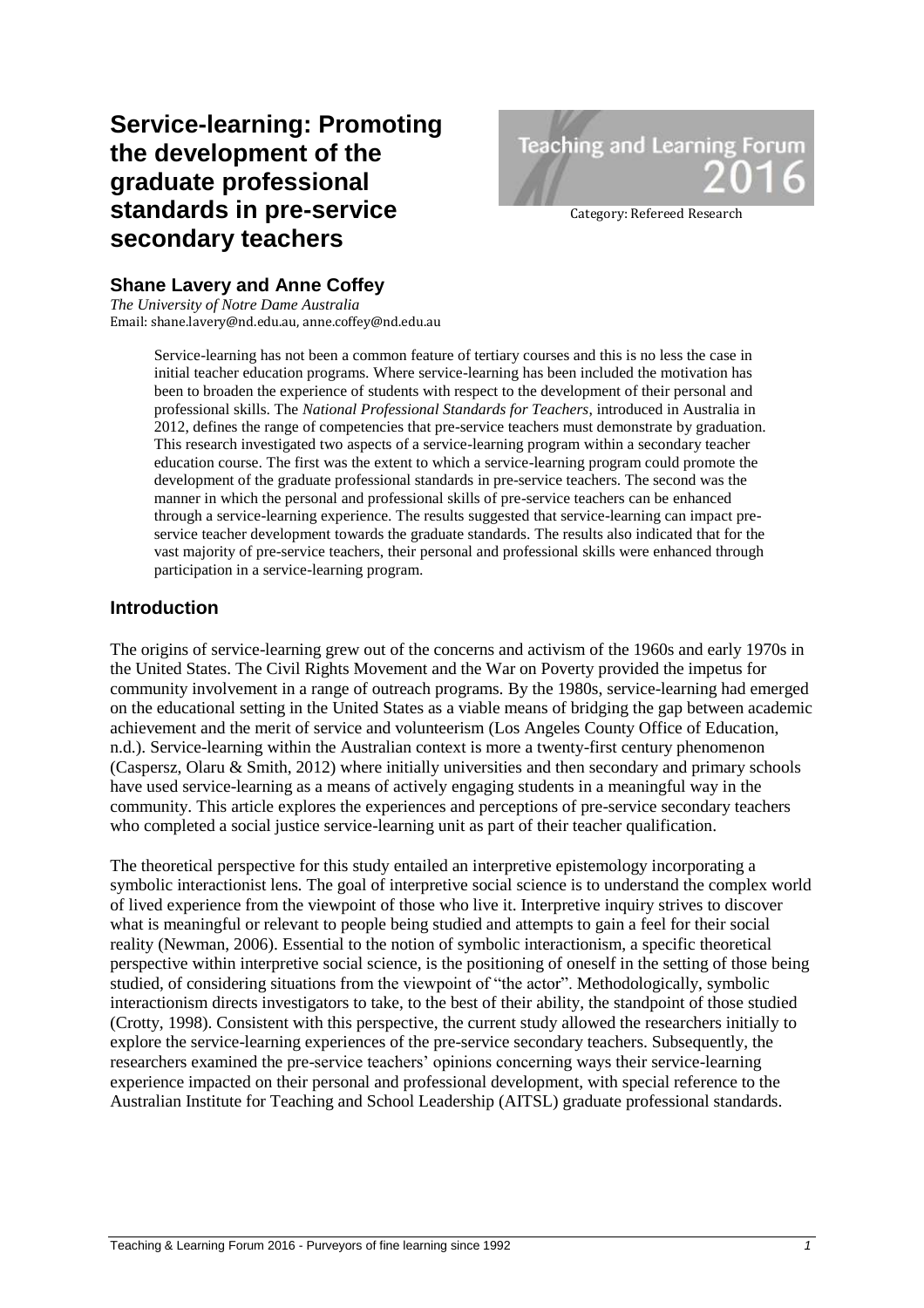# **Service-learning**

Definitions of service-learning vary somewhat among those who embrace it. However, at its core, service-learning is a learning experience that combines service in the community with structured preparation and reflection opportunities. Service is linked to academic coursework and addresses concerns identified and expressed by the community (University of Washington, 2015). Most service falls into the categories of welfare, empowerment and advocacy and can include community involvement in such areas as AIDS education, the elderly, the environment, animal protection, poverty, special needs and disabilities, immigrants, literacy and social change (Kaye, 2010). As a teaching pedagogy, service-learning is used in primary and secondary schools, and in universities, to enhance traditional modes of teaching.

# **Service-learning and pre-service teacher education**

Service-learning programs have been used within teacher education since the 1990s as a means of developing skills and providing real-life experiences for pre-service teachers (Anderson, 1998; Bates, 2009). Examples include the use of service-learning programs in the development of active citizenship (James & Iverson, 2009), values education (Carrington, Mercer & Kimber, 2010), social awareness (Lavery, 2007), diversity (Glazier, Charpentier & Boone, 2011), multicultural education (Boyle-Baise, 2006), critical inquiry and reflection (Anderson, 2000) as well as social justice and special needs education (Chambers & Lavery, 2012). Such service-learning programs within teacher education usually aim to provide pre-service teachers with hands-on experiences in areas that are potentially outside their comfort zone (Colby, Bercaw, Clark & Galiardi, 2009).

As a teaching pedagogy, service learning has the potential to challenge pre-service teacher assumptions concerning traditional approaches to schooling, to serve as a method for education reform and to involve pre-service teachers in projects centred on the needs of young people (Root, 1994; Boyle-Baise, 2006; Lavery, Cain & Hampton, 2014). Service-learning experiences can help preservice teachers prioritise and understand the intricacies of student learning as opposed to a perception of teaching as "a simple and mechanistic process that entails little more than a one-way transfer of information from teacher to student" (Lawrence & Butler, 2010, p. 156). Service-learning can develop pre-service teachers professionally, personally and academically where they develop skills and attributes for teaching as well as a commitment to teaching as a career (Donninson & Itter, 2010). Undertaking a service-learning program can provide valuable learning experiences upon which preservice teachers can draw during the school experience components of their course (Coffey & Lavery, 2015). Moreover, many pre-service teachers find service-learning meaningful and worthwhile (Glazier, Charpentier & Boone, 2011), where their experiences help to put a human face on things learnt in class (Boyle-Baise, 2006).

# **Australian Institute for Teaching and School Leadership Graduate Professional Standards**

In Australia, graduate teachers complete a qualification which meets the requirements of a nationally accredited program of initial teacher education. Hence accredited teacher education programs meet specified program standards set by AITSL for the various entry pathways into teaching, i.e. Bachelor degree, Master of Teaching and Graduate Diploma of Education. The award of this qualification means that graduate teachers have met the seven Graduate Standards as specified by AITSL. The Graduate Standards define the range of competencies that graduate teachers must meet in order to gain registration to teach. Ingvarson and Kleinhenz (2006, p.4) point out that "the development of standards is a way of setting boundaries and identifying the unique and essential components of teachers' work." In Western Australia the Professional Standards for Teachers were developed by the Teacher Registration Board of Western Australia (TRBWA). Approval of the standards by the Minister for Education occurred in 2012 under section 20 of the *Teacher Registration Act 2012* (Act).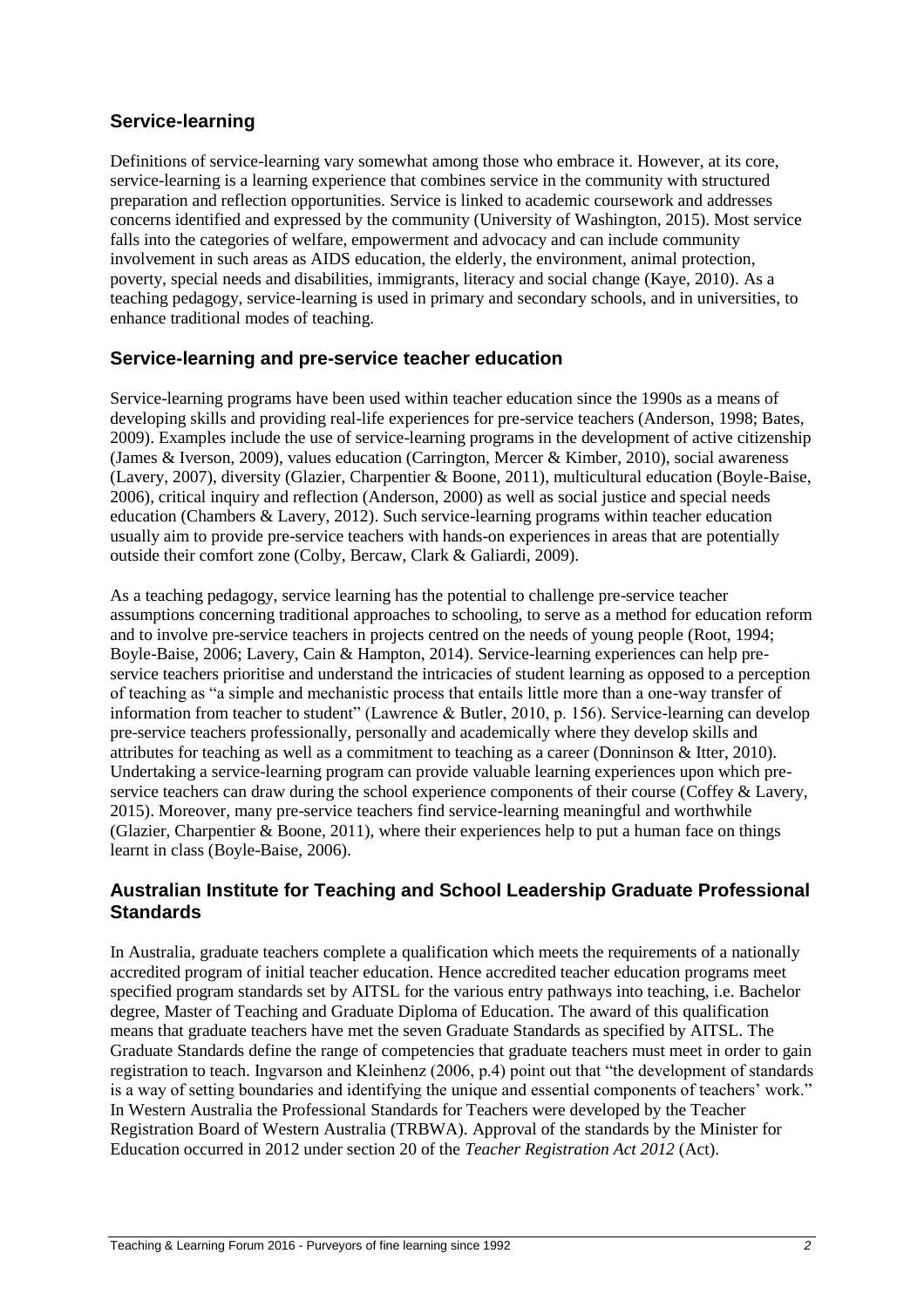The standards encompass three domains: professional knowledge, professional practice and professional engagement. Within these domains seven standards are described. These standards are:

- 1. Know students and how they learn<br>2. Know the content and how to teach
- 2. Know the content and how to teach it
- 3. Plan for and implement effective teaching and learning
- 4. Create and maintain supportive and safe learning environments
- 5. Access, provide feedback and report on student learning;
- 6. Engage in professional learning
- 7. Engage professionally with colleagues, parents/carers and the community (AITSL, 2014).

The graduate standards therefore outline the abilities, knowledge and skills required by graduate teachers in order to gain teacher registration.

# **Purpose and research question**

The purpose for the study was to ascertain the potential of a service-learning program to contribute to the personal and professional development of pre-service teachers with particular reference to the AITSL graduate standards. Specifically, this research focused on the experiences and perceptions of pre-service secondary teachers who completed a 12-hour service-learning commitment as part of a service-learning and social justice unit. In the light of the purpose of the research there was one primary research question: In what ways does a service-learning experience promote the development of the AITSL graduate standards in pre-service teachers?

# **Context**

The University offers a social justice service-learning unit entitled *Education, Service and Community Engagement* for pre-service secondary teachers. The unit is run in semester one. It is compulsory for pre-service teachers undertaking the Bachelor of Education degree and occurs in the second year of their degree. It is an elective for pre-service teachers studying the Graduate Diploma of Education or Master of Teaching courses and forms part of the first year of these courses. Pre-service teachers studying the Bachelor of Education or Master of Teaching undertake their first teaching placement immediately following the completion of this unit. Pre-service teachers studying the Graduate Diploma of Education course undertake their first teaching practicum at the beginning of second semester.

There are two elements to the unit: workshops and community placement. The workshops provide a theoretical understanding of social justice. Topics include poverty, third world debt, ecology, Indigenous Australians, and refugees. Community placement involves pre-service teachers undertaking 12 hours of service-learning. Placements accessed by pre-service teachers include learning support centres (Primary and Secondary), aged care, working with the homeless, Blind Association, drug rehabilitation, refugees, prison inmates, pregnancy support (for teenage mothers), horse riding for the disabled, Oxfam community aid, St Vincent de Paul, Salvation Army, Red Cross, soup vans, and hospitals.

Time is allocated at the beginning of the unit to prepare pre-service teachers for their twelve hours of service. During this time the notion of service-learning is explored and possible placements discussed. Reflection is undertaken in the form of group discussion, formal classroom presentations and journal writing. Examples of past reflections are also provided for the pre-service teachers to demonstrate the depth of reflection expected. There are three designated sessions in the program to monitor the progress of the pre-service teachers where they share experiences, successes and challenges. At the final workshop pre-service teachers deliver an oral presentation on their service-learning experiences and submit a detailed reflective journal. The unit is founded on the notion of integrating personal values, beliefs and service by providing pre-service teachers with the opportunity to consider and contribute to the common good. The unit aims to develop a culture of serving others, to prepare young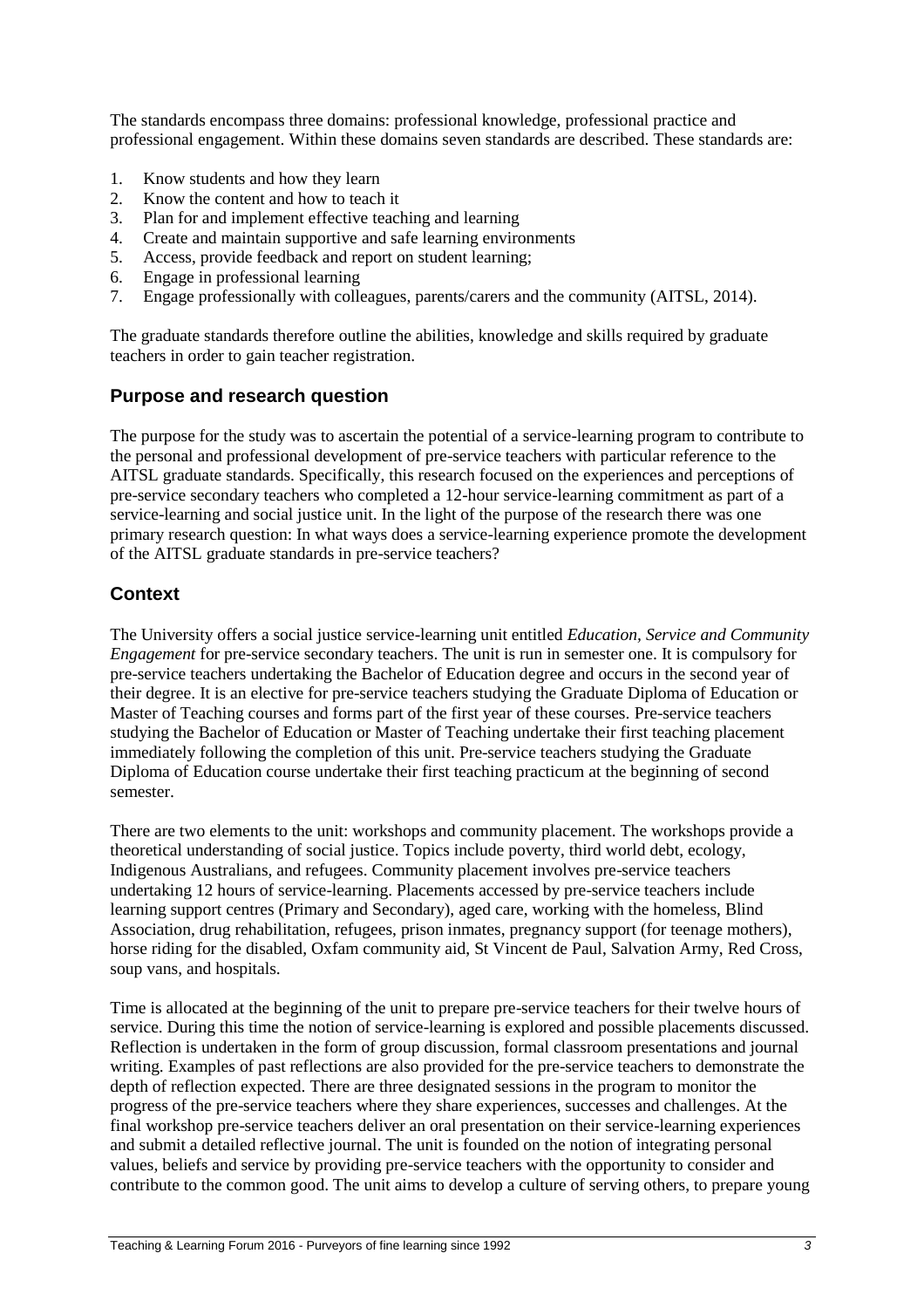people for service leadership, and to promote values by attending to specific needs of the community, especially those of the underprivileged (Lavery, 2007).

# **Method**

There were two components to the data collection. The first component was a 25-30 minute anonymous questionnaire that pre-service teachers completed at the conclusion of the service-learning unit (See Appendix). Seventy-one pre-service secondary teachers completed the questionnaire. The questionnaire was administered in April 2015 to the Bachelor of Education and Master of Teaching pre-service teachers and in May 2015 to the Graduate Diploma of Education pre-service teachers. The questionnaire afforded the opportunity for pre-service teachers to respond to a set of structured questions (both qualitative and quantitative) that explored their experiences when undertaking the service-learning program. The qualitative questions invited pre-service teachers to comment on memorable aspects and challenges relating to the service-learning experience. Further, pre-service teachers were asked what they would have liked to have known prior to the service-learning experience as well as what aspects of the service-learning experience had prepared them for their school placement. The two quantitative questions provided pre-service teachers with a closed list of choices as to what ways the service-learning experience had impacted on their personal and professional development. These questions invited participants to choose whichever options they felt applied to their situation. No specific reference to the AITSL professional standards was made in the questionnaire. This was a deliberate choice by the researchers to avoid prompting the participants into false or contrived responses.

The second component involved a review of pre-service teachers' reflective journals completed as part of the requirement for the unit. Journals were submitted as hardcopy. Extracts from 37 journals were copied (with permission) and the data de-identified other than for calendar year and the gender of the writer. In these journals, pre-service teachers were encouraged to reflect on both positive and negative elements of their service experience, what they were discovering about society, and what they were learning about themselves. Pre-service teachers were asked to consider how they had been influenced, challenged, and stimulated by their experiences.

Content analysis was the process used to explore the secondary pre-service teachers' responses to the open-ended questions in the questionnaire and to the reflective journals. Berg (2007) describes content analysis as "a careful, detailed systematic examination and interpretation of a particular body of material in an effort to identify patterns, themes, biases and meanings" (p. 303). Specifically, the researchers used an interpretative approach to analyse the data where social action and human activity can be treated as text (Berg). Both sets of qualitative data were analysed separately using the format described by Miles and Huberman (1994): data collection, data reduction, and data display and conclusion drawing/verification. That is, the researchers selected segments of language that reflected particular AITSL professional standards. These segments were displayed under appropriate headings. The quantitative data from the multiple response questions in the questionnaire were displayed in two frequency column graphs.

# **Results of the research**

The results of the research are reported in three sections. Sections One and Two examine the ways undertaking a service-learning program had addressed the AITSL professional standards in pre-service teachers. Specifically, Section One presents qualitative data from the pre-service teachers' responses to the open-ended questions in the questionnaire (Questions 3-7). Section Two presents qualitative data from the pre-service teachers' journal writings. Finally, Section Three details quantitative data which highlights those ways pre-service teachers believed undertaking a service-learning program impacted on them personally and professionally.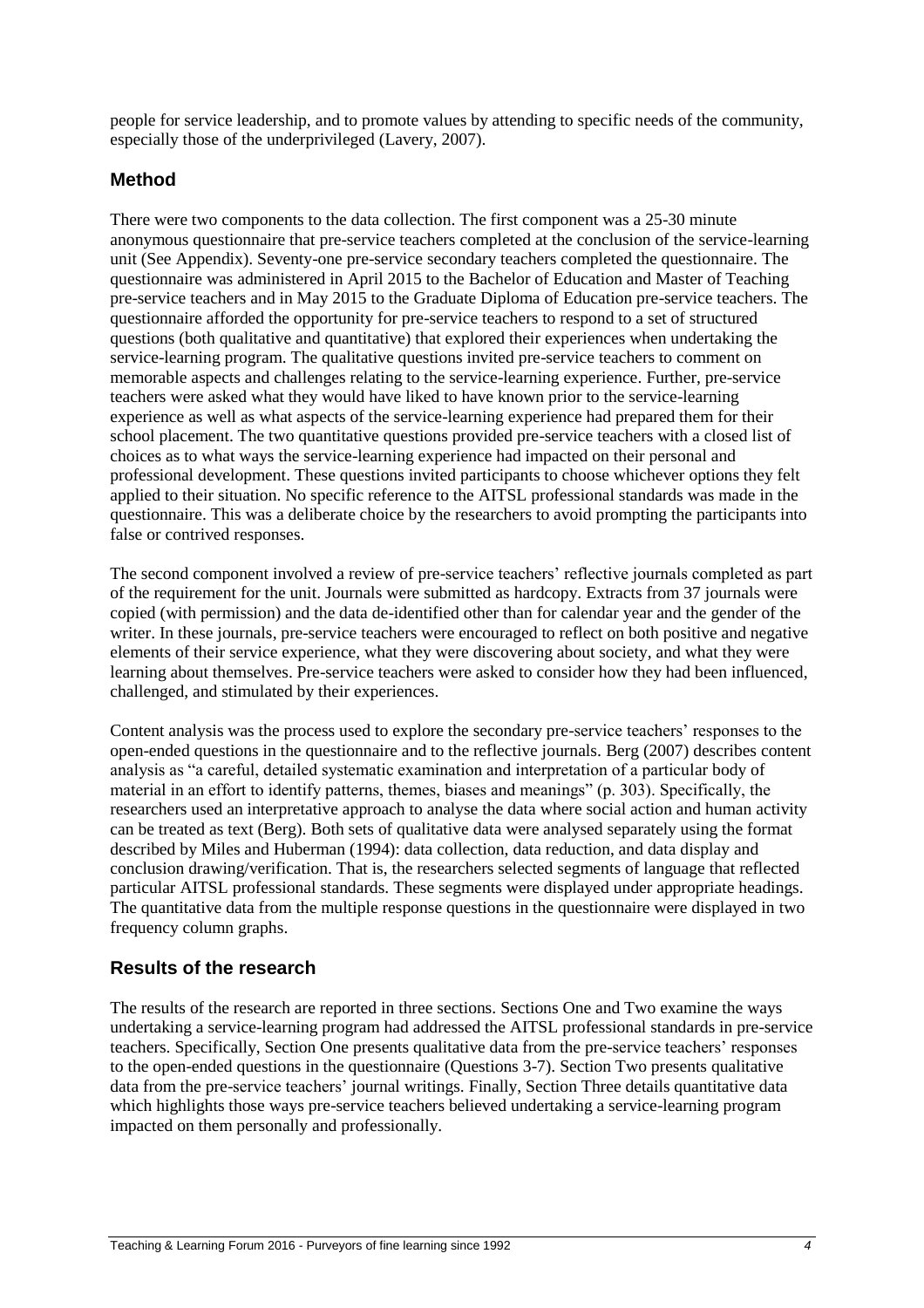#### **Section One (AITSL professional standards in pre-service teachers: Questionnaire)**

The pre-service teachers were not asked specifically in the questionnaire to state how, or if, they believed that their service-learning experience had impacted their development with respect to the AITSL Graduate Standards. Instead they were asked to comment on aspects of their service-learning placement that had assisted in their preparation for their first school practicum. From their comments it was then possible to extrapolate whether their service-learning had impacted their development in terms of the graduate standards. Some comments contained elements of several graduate standards. Irrespective of where the pre-service teachers had undertaken their service-learning their responses clearly indicated that this experience had indeed assisted in their preparation as a teacher.

Standard One (Know students and how they learn) was evident in many of the respondents' comments. In particular, pre-service teachers made mention of the manner in which their servicelearning experience had increased their awareness of the diversity of students within a typical classroom and how this diversity might be accommodated by a teacher. Indeed one pre-service teacher commented that service-learning had "reinforced the AITSL standard of knowing students and how they learn – being able to cater for diversity." Another pre-service teacher, who completed the servicelearning experience in a refugee centre, commented:

Teaching students with a range of different English levels and from a range of different cultures. I got a lot of excellent information on teaching materials, methods and organisational techniques.

Pre-service teachers, whose service-learning had been undertaken in an environment where they worked with people with special needs, also expressed the value of this experience in terms of their preparation for a school experience. They commented on the degree to which they had learned how to 'work with', 'modify' and 'communicate' with students with special needs as well as with Educational Assistants. One pre-service teacher stated that the experience had led to "learning so much more about autism and various techniques for communicating with people with autism."

Also related to Standard One, a number of pre-service teachers made mention of the manner in which their service-learning experience had deepened their understanding of, and confidence in, working with Indigenous students. A pre-service teacher who had completed her service-learning placement at a college for Indigenous students stated that she would "certainly understand the cultural backgrounds of Indigenous students in my classrooms in future." Finally, another aspect of student diversity that some pre-service teachers encountered involved students who were disengaged from school. One preservice teacher commented: "Engaging with students who don't want an education or are disinterested is one end of the spectrum that I now have exposure to."

The range of the service-learning placements enabled the pre-service teachers to develop an appreciation of the many different backgrounds from which students came. Graduate Standard One demands that teachers can have the capacity to plan their teaching and learning programs around the requirements of their students. Service-learning provided the opportunity for pre-service teachers to broaden their insight into the potential needs that they may need to address when teaching. Perhaps this fact is best summarised by the following statement by a pre-service teacher who had completed her service-learning at an organisation for disabled surfers. She stated that the experience had helped her to "recognise the diversity of people and yet acknowledge their common needs."

Standard Two (Know the content and how to teach it) was less evident in pre-service teachers' responses. As the title of this standard suggests, it is focused largely on classroom practice. Nevertheless several pre-service teachers made mention of the fact that their service-learning experience had assisted their development in terms of Standard Two. Those pre-service teachers who had been in a school-based environment more frequently made comments in relation to classroom practice. For example, one pre-service teacher noted that the service-learning experience had helped her to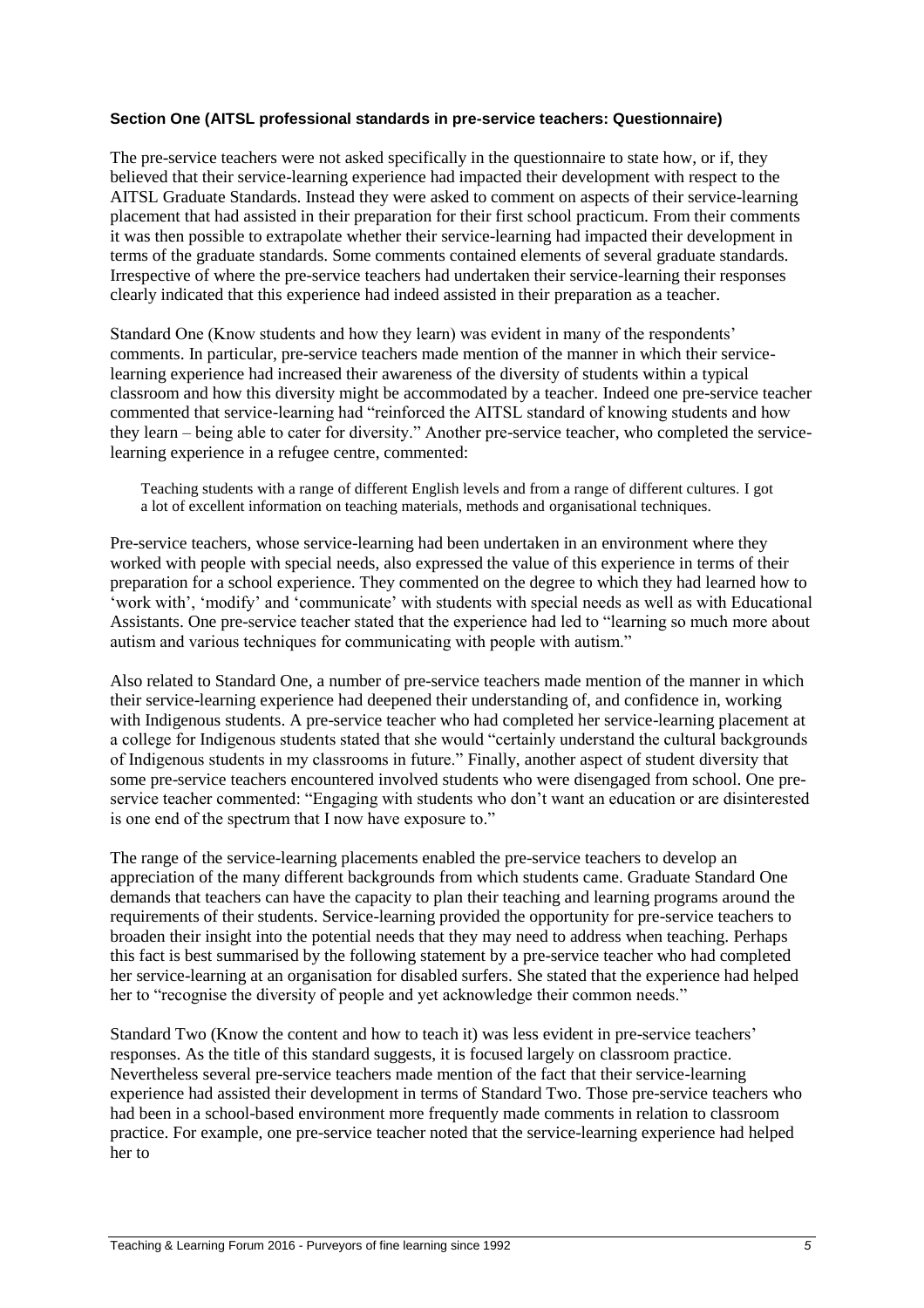…teach better…understanding the basics of language conventions and writing. Students often forgot to sound out a word so this reminded me to do this.

Another student who had completed his service learning placement in an aged care facility made the following comment.

Knowing how creative you can be to teach something…. practising scaffolding techniques and working with people who are less predictable and having to modify how I communicate.

The above comment, in particular, exemplifies the benefit that pre-service teachers gained from having to develop relationships with different people and to hone their communication skills.

Communication skills (both verbal and non-verbal) are a key component of Standard Three (Plan for and implement effective teaching and learning). Figure 1 indicates that the pre-service teachers believed that their service-learning experience had improved their communication skills. One preservice teacher commented that her service-learning placement had enhanced her capacity to "know how to talk to young students and develop a professional relationship." Another pre-service teacher who worked at a community centre stated that "Emotional maturity has been the big change for me. I'm more accommodating and accepting of student diversity." The promotion of such a mindset is critical in order for pre-service teachers to develop teaching and learning programs that exemplify an understanding of how their students learn best. As alluded to above, many of the pre-service teachers commented that they had developed an appreciation for the diverse range of students present in a typical classroom. Hence it is possible to assume that this aspect of their service-learning experience also impacted their development in terms of Standard Three.

A number of pre-service teachers made mention of the manner in which service-learning had impacted their understanding of the difficult life circumstances that others confronted on a daily basis. Such an understanding facilitated their development in terms of Standard Four (Create and maintain supportive and safe learning environments). Developing an appreciation for student wellbeing and safety is a key component of this standard. One pre-service teacher, who undertook service-learning with an aged care and community services provider, noted that her service-learning placement had led to an "understanding that some children within the classroom may not be receiving adequate care and having basic needs such as food and sleep met, all of which hinder their ability to learn." Another preservice teacher who had completed his placement with a cancer support agency stated: "It is a reminder that all individuals have a story and that their performance and behaviour at school can be heavily impacted by this." Such comments are indicative of the manner in which a service-learning experience had broadened the pre-service teachers' capacity to take into account a student's background in creating a positive learning environment. Figure 1 shows that 'empathy' was a skill that students indicated had been improved by their service-learning experience. Indeed one pre-service teacher stated that her 'power of active listening and empathy', developed through service-learning, had assisted in her preparation for her first school practicum. These skills are integral to the development of nurturing learning environments.

Standards Three and Four are in the Professional Practice domain, and from the above discussion, it is clear that a service-learning placement has the potential to develop pre-service teachers' capacities to meet these standards. Standard Five (Assess, provide feedback and report on student learning) is also in the Professional Practice Domain but was not, as might be expected, apparent in any of the student responses. Standards Six (Engage in professional learning) and Standard Seven (Engage professionally with colleagues, parents/caregivers and the community) are in the domain of Professional Engagement. Neither of these standards was particularly evident in the responses given by the pre-service teachers. However it might be extrapolated that given the pre-service teachers reported that their professional skills (Figure 2) had been enhanced by their service-learning placement this type of experience had helped to develop their competencies in Standard Seven.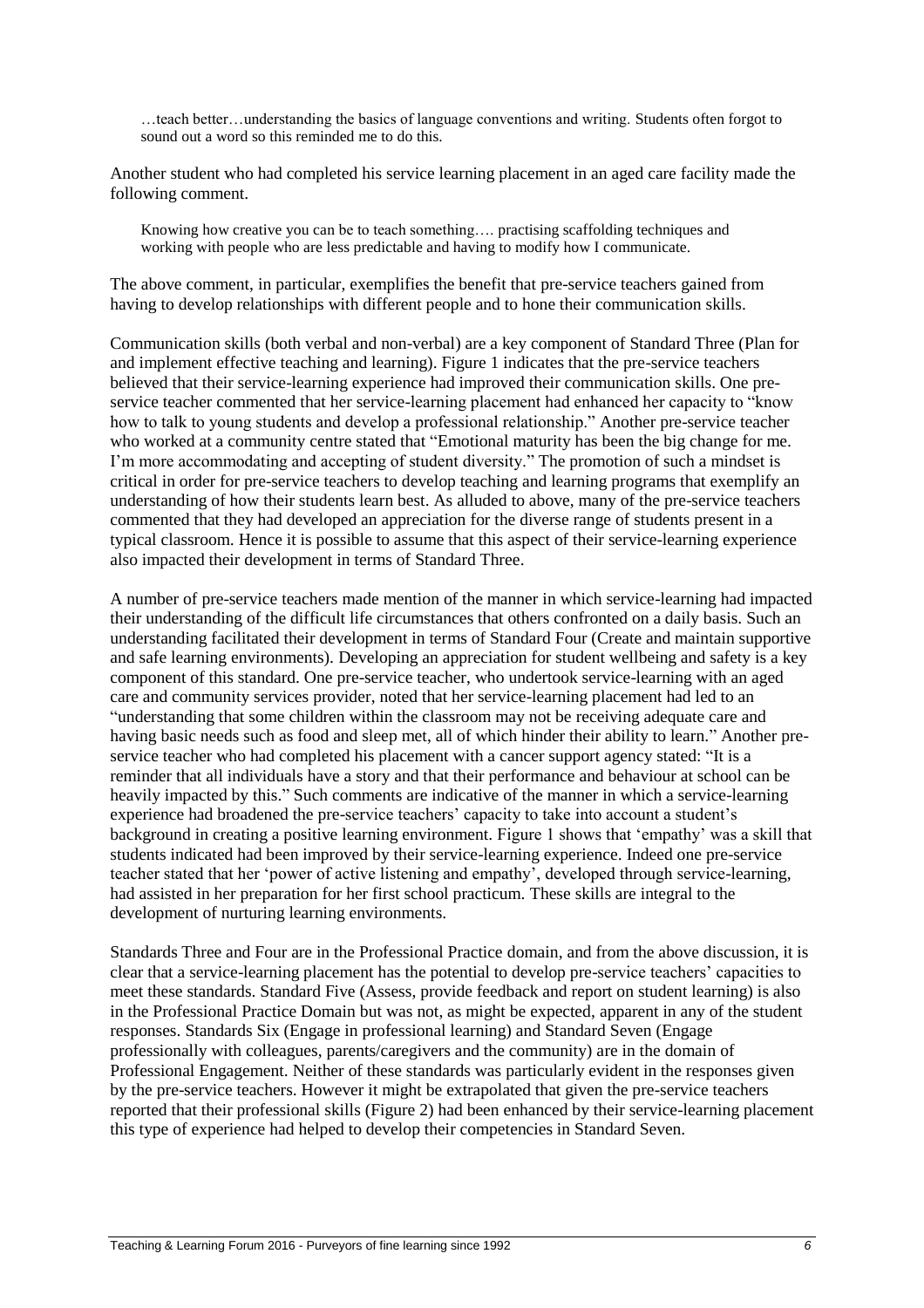#### **Section Two (AITSL professional standards in pre-service teachers: Reflective Journals)**

The trends apparent in the pre-service teachers' responses to the questionnaire were also mirrored in their journal writing. That is, there was evidence in the pre-service teachers' journals of observations and reflections linked with AITSL Professional Standards One through Four. Standard One (Know students and how they learn) was most evident in the pre-service teachers' journal remarks. Examples include: "I do not know how I would act in future towards students with low learning ability had I not seen the benefits of the slower learning pace and individual programs at …"; "I was able to see how special needs theory was put into practice, and got ideas as to how I could incorporate this theory into my own teaching"; "I have learnt a huge amount about adapting teaching techniques to students and appreciating their diversity".

Standard Two requires teachers to know the content and how to teach it. Examples from the preservice teachers' journals include: "I believe I serviced the College in an effective way, and in return I received knowledge and skills for teaching Indigenous students." This pre-service teacher commented further: "The experience … has encouraged me to develop authentic and relevant literacy and numeracy lessons." A second pre-service teacher wrote: "I learned that just because they were low achievers didn't mean they could not comprehend difficult concepts, just that they perhaps have to be led through the process of reaching these difficult concepts." In addition, he noted: "To remember this fact would be a worthwhile exercise for when I work with low achieving kids in the future, or really anyone."

Standard Three demands of teachers that they plan for and implement effective teaching and learning. One pre-service teacher recorded in his journal "'Chris' was a reminder to me not to forget to give time to the children and youth in my life and of the profound impact that a relatively simple thing can have on children's lives". He went on to observe, "as a teacher, building appropriate relationships with students is something that I would like to focus energy on and something that I believe is important to being a good teacher." A second pre-service teacher wrote: "One key learning that I have taken away from my time at the Learning Centre is the importance of building relationships with students, staff members and parents." He remarked, moreover, "I found it much easier to work with individual students at the Centre once I had started to know them as people." His final comments are telling: "If education is viewed as a community service, then I definitely felt as though I played a small part in making a difference to these adolescents' lives."

Finally, two examples are advanced as indicative of Standard Four (Create and maintain supportive and safe learning environments). The first is by a pre-service teacher who undertook her servicelearning at a school for girls at risk. She wrote in her journal that this school "works for these girls as it uses individual learning programs to help the students." She went on to note: "It is a safe contained environment, with staff members who legitimately care and build strong relationships with their students." Commenting on the high staff to student ratio, she concluded: "The students can form incredibly strong and focused relationships with the staff who have the students' best interests at heart – it is not only a school, but a haven." The second example comes from a pre-service teacher who also undertook her service-learning at this school. This pre-service teacher remarked: "My experience has strengthened the importance of education for everyone and the impact that teachers can make on students' lives in not only providing them with education but guiding them and offering advice and support wherever they can." She reflected further: "Overall, my experience … has deepened my desire and enthusiasm to become a teacher and it has highlighted the significance that I can make for my future students."

#### **Section Three (Personal and professional development: Questionnaire)**

Figure 1 provides an overview of ways undertaking a service-learning program had impacted on preservice teachers' personal development. Key areas identified were greater empathy and compassion  $(n=65)$ , communication skills  $(n=63)$ , respect for others  $(n=59)$ , working outside of one's comfort zone  $(n=58)$  and enhanced confidence  $(n=55)$ . Three pre-service teachers felt that their service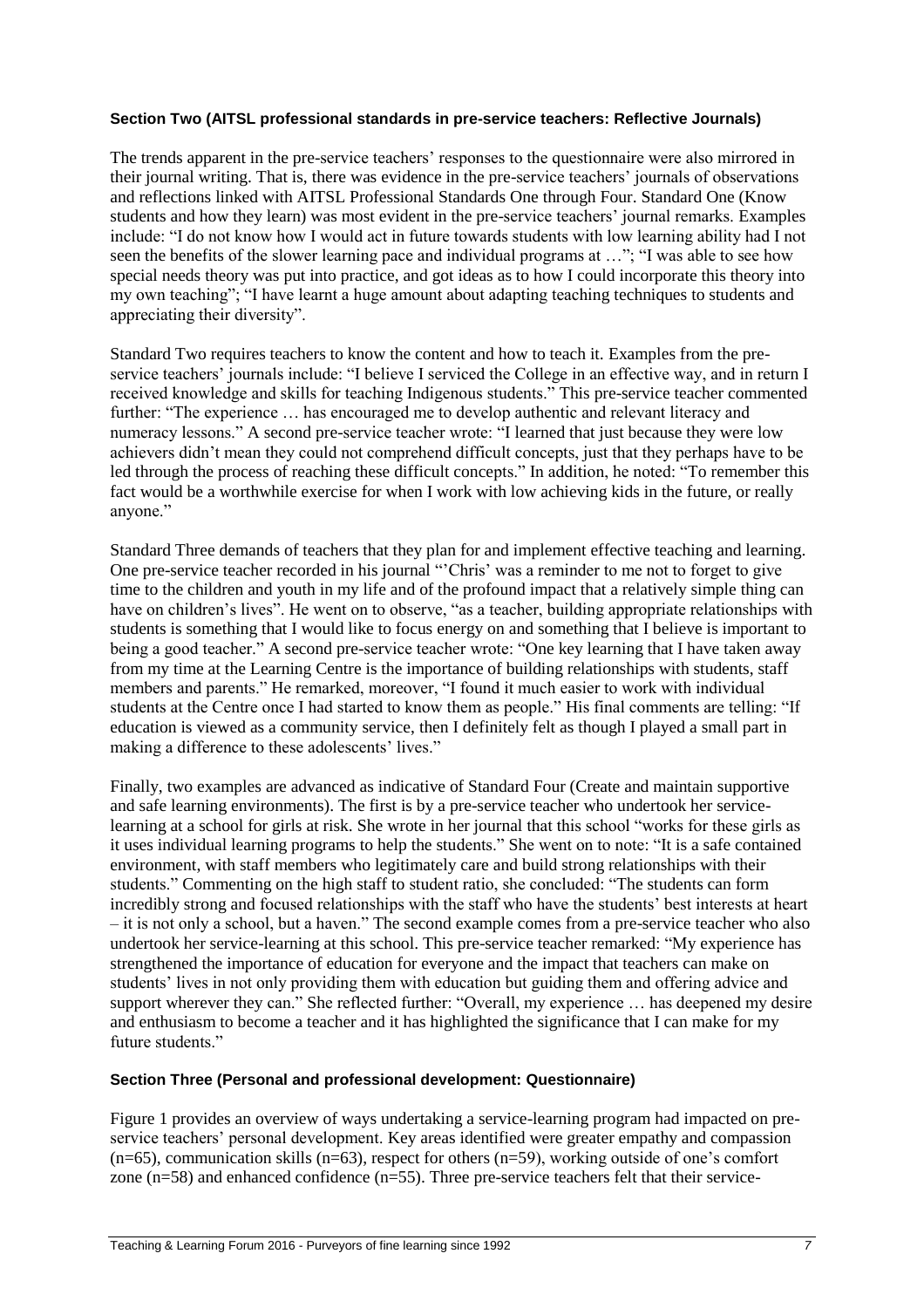learning experiences had not impacted on their personal development. Such findings are reflective of an earlier study undertaken by the authors of a similar pre-service teacher cohort (Coffey & Lavery, 2015). Moreover, research by Donninson and Itter (2010) and Miller and Gonzalez (2010) also indicated that pre-service teachers believed that service-learning experiences had influenced their personal skills.



**Figure 1: Personal skills developed through service-learning**

Figure 2 provides an overview of ways pre-service teachers believed undertaking a service-learning program had impacted on their professional development. Key areas identified were greater empathy  $(n=65)$ , working outside of their comfort zone  $(n=61)$ , enhanced confidence  $(n=54)$  and showing initiative (n=52). One pre-service teacher believed that the service-learning experience had had no influence on his professional development. Again, such results are indicative of earlier research by the authors (Coffey & Lavery, 2015) with a similar pre-service cohort. Further, researchers such as Daniels, Patterson and Dunston (2010) and Stewart, Allen and Bai (2011) have also highlighted the impact of service-learning on the professional development of pre-service teachers.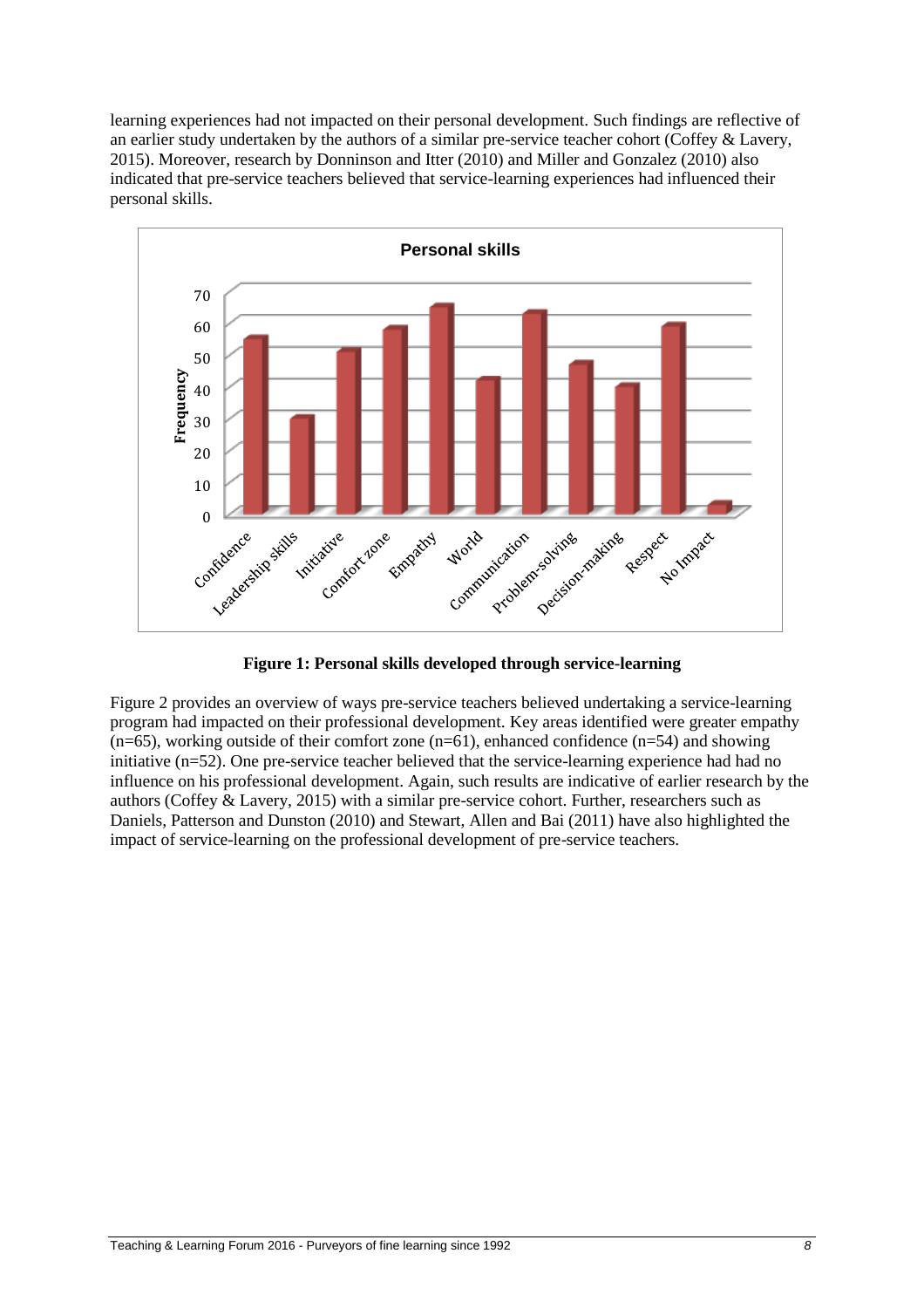

**Figure 2: Professional skills developed through service-learning**

# **Conclusion and recommendations**

In a similar vein to an earlier investigation conducted by the researchers (Coffey  $\&$  Lavery, 2015), this study has again supported the finding that participation in a service-learning program by pre-service secondary teachers can positively impact the development of their personal and professional skills. Furthermore, in terms of preparation for a first practicum, participation in a service-learning context leads to the provision of experiences from which pre-service teachers can draw when in a real classroom context. At a time when initial teacher education programs are focused on ensuring that graduates meet the AITSL graduate standards, this research points to the manner in which skills developed in a non-school-based environment can be readily transferred into a school context by preservice teachers. In this research the respondents were not asked to comment specifically on the manner in which their service-learning experience had assisted their development in terms of the AITSL graduate standards. Yet, their responses clearly indicated that, irrespective of the setting for their service-learning placement, the experience had facilitated their development most particularly in Standards One, Two, Three and Four. Furthermore, the nature of the responses to the quantitative questions support the notion that the professional skills fostered from service-learning could be extrapolated to Standard Seven.

Given the nature of these findings three recommendations can be drawn from this research. Firstly, the results from this research support the proposition that service-learning form a component within an initial teacher education program. Secondly, the requirement for pre-service teachers to meet a defined set of standards in order to graduate may prompt a tendency to limit the practical experiences within an initial teacher education course to ones based purely in a classroom setting. The results of this research support the recommendation that, in the Australian context, the rich and disparate experiences offered through a service-learning placement can equally enable students to develop the competencies required to meet the current AITSL Graduate standards. Thirdly, it is recommended that further research investigate the potential of service-learning programs in early childhood and primary teacher education courses to facilitate the development of competencies to meet the AITSL Graduate standards.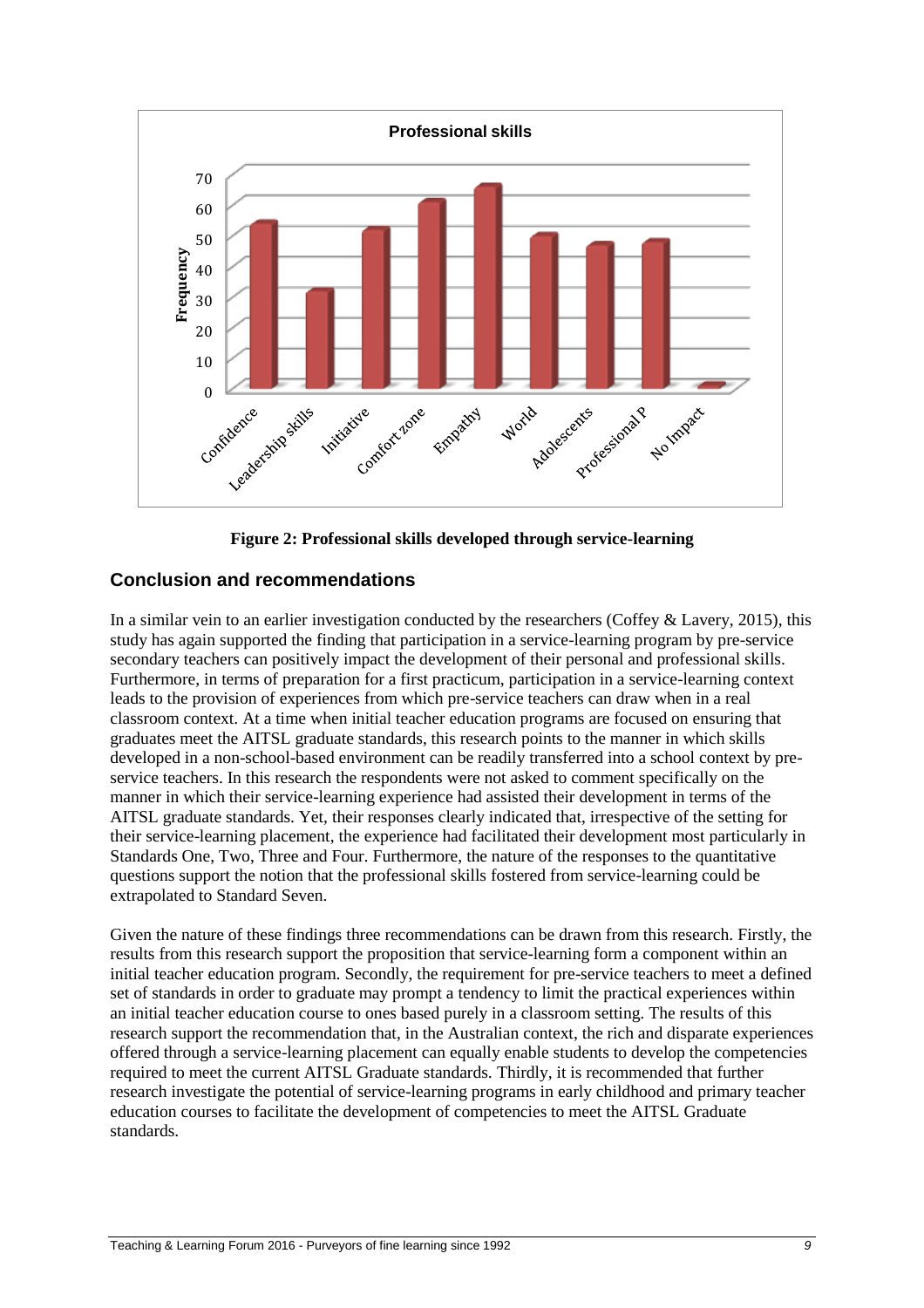# **References**

- Anderson, J. (1998). Service-learning and teacher education. Retrieved from http://chiron.valdosta.edu/whuitt/files/service2.html
- Anderson, J. (2000). Service-learning and preservice teacher education. Retrieved from <http://files.eric.ed.gov/fulltext/ED445988.pdf>
- Australian Institute for Teaching and School Leadership (2014). Australian Professional standards for teachers. Retrieved from [http://www.aitsl.edu.au/australian-professional-standards-for](http://www.aitsl.edu.au/australian-professional-standards-for-teachers/standards/overview/career-stages)[teachers/standards/overview/career-stages](http://www.aitsl.edu.au/australian-professional-standards-for-teachers/standards/overview/career-stages)
- Bates, A. J. (2009). Service-learning as an instructional strategy for the preparation of teachers. *The Journal of Effective Teaching, 9*(1), 5-23. http://uncw.edu/cte/et/articles/Vol9\_1/Bates.pdf
- Berg, B. L. (2007). *Qualitative research methods for the social sciences.* (6th ed.). Boston: Allyn & Bacon
- Boyle-Baise, M. (2006). Community service-learning for multicultural education: An exploratory study with preservice teachers. Retrieved from<http://dx.doi.org/10.1080/1066568980310207>
- Carrington, S., Mercer, K., & Kimber, M. (2010). Service-learning in teacher education. In R. Toomey, T. Lovat, N. Clement, & K. Dally, (Eds.), *Teacher education and values pedagogy* pp.75-95. Australia: David Barlow Publishing.
- Caspersz, D., Olaru, D., & Smith, L. (2010). Striving for definitional clarity: What is service learning? In *Creating an inclusive learning environment: Engagement, equity, and retention. Proceedings of the 21st Annual Teaching Learning Forum*, 2-3 February 2012. Perth: Murdoch University. <http://ctl.curtin.edu.au/events/conferences/tlf/tlf2012/refereed/caspersz.pdf>
- Chambers, D., & Lavery, S.) 2012). Service-learning: A valuable component of pre-service teacher education. *Australian Journal of Teacher Education,* 37(4). Retrieved from [http://researchonline.nd.edu.au/cgi/viewcontent.cgi?article=1092&context=edu\\_article](http://researchonline.nd.edu.au/cgi/viewcontent.cgi?article=1092&context=edu_article)
- Coffey, A., & Lavery, S. (2015). Service-learning: A valuable means of preparing pre-service teacher for a teaching practicum. *Australian Journal of Teacher Education, 40*(7). 86-101. Retrieved from <http://ro.ecu.edu.au/cgi/viewcontent.cgi?article=2730&context=ajte>
- Colby, S., Bercaw, L., Clarke, A.M., & Galiardi, S. (2009). From community service to servicelearning leadership: A program perspective. *New Horizons in Education, 57*(3), 20-31. http://files.eric.ed.gov/fulltext/EJ893701.pdf
- Crotty, M. (1998). *The foundations of social research*. Crows Nest, NSW: Allen & Unwin
- Daniels, K., Patterson, G., & Dunston, Y. (2010). Rules of engagement: A service learning pedagogy for pre-service teacher education. *Journal for Civic Commitment, 15*, 1-16. http://ccncce.org/articles/rules-of-engagement-a-service-learning-pedagogy-for-pre-serviceteacher-education/
- Donninson, S., & Itter, D. (2010). Community service learning: A first year transition tool for teacher education. *Australian Journal of Teacher Education, 35*(3). 59-74. http://dx.doi.org/10.14221/ajte.2010v35n3.5
- Glazier, J., Charpentier, A., & Boone, H. (2011) A transformational journey: A framework for preservice teachers to learn about diversity through service-learning. *Journal for Civic Commitment, 17*, 1-15. http://ccncce.org/articles/a-transformational-journey-a-framework-for-pre-serviceteachers-to-learn-about-diversity-through-service-learning/
- Ingvarson, L. & Kleinhenz, E. (2006). *Standards for advanced teaching: A review of national and international developments*. Melbourne: Teaching Australia. http://www.aitsl.edu.au/docs/defaultsource/default-document-library/standards\_for\_advanced\_teaching\_- \_a\_review\_of\_national\_and\_international\_developments
- James, J. H., & Iverson, S. V. (2009). Striving for critical citizenship in a teacher education program: Problems and possibilities. *Michigan Journal of Community Service-learning, 16*(1), 33-40. http://hdl.handle.net/2027/spo.3239521.0016.103
- Kaye, C. (2010). *A complete guide to service-learning* (2nd Edn). Minneapolis, MN: Fre59-74.e Spirit Publishing Inc.
- Lavery, S. (2007). Christian service-learning does it make a difference? *Journal of Religious Education*, 55(10, 50-53. http://researchonline.nd.edu.au/edu\_article/12/
- Lavery, S., Cain, G., & Hampton, P. (2014). A service-learning immersion in a remote Aboriginal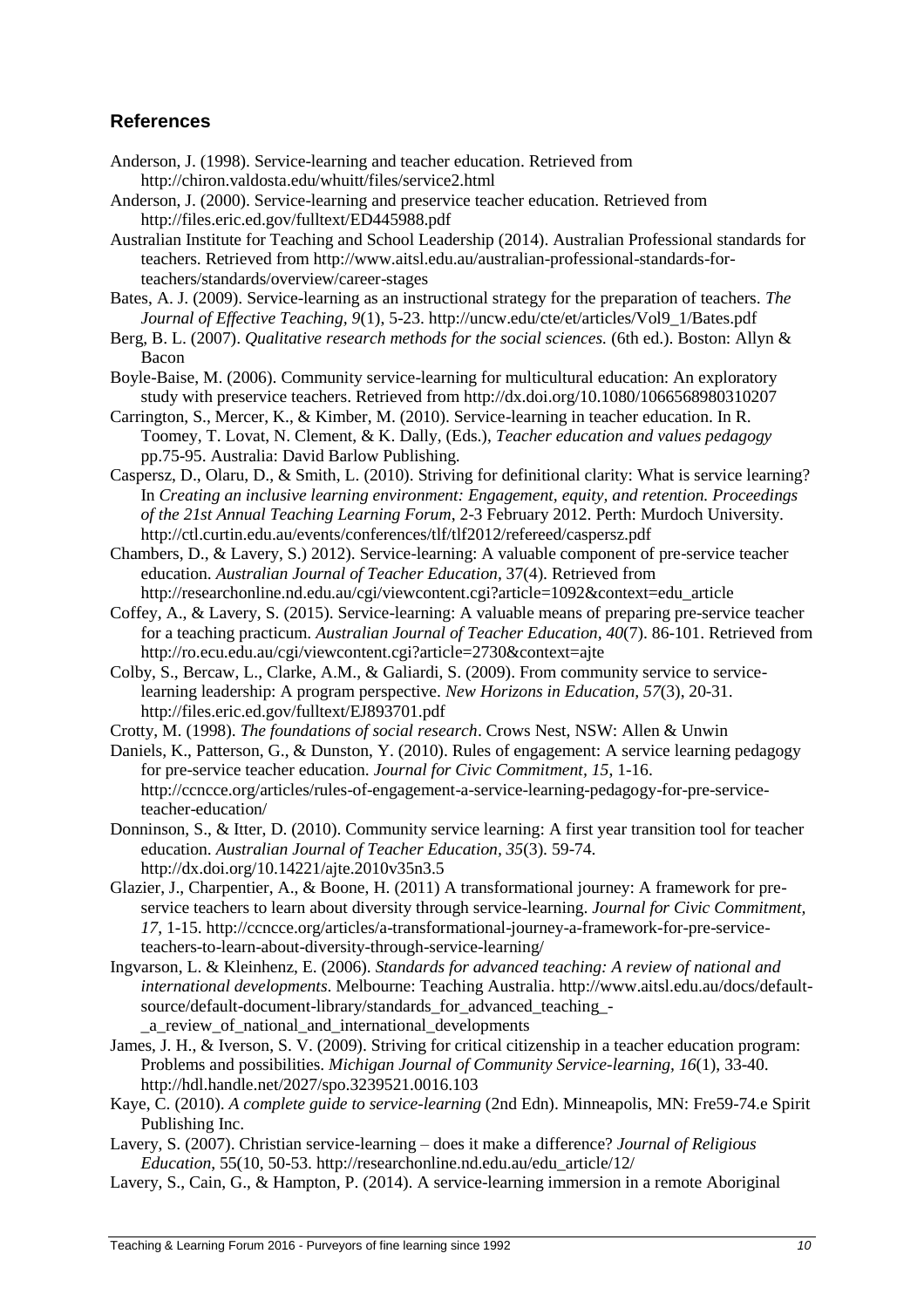community: Enhancing pre-service teacher education. *International Journal of Whole Schooling*, 10(2), 39-54. http://www.wholeschooling.net/Journal\_of\_Whole\_Schooling/articles/10- 2%20Lavery%20Cain%20Hampton.pdf

- Lawrence, M. N., & Butler, M. B. (Winter 2010). Becoming aware of the challenges of helping students learn: An examination of the nature of learning during a service-learning experience. *Teacher Education Quarterly, 37*(1), 155-175. http://files.eric.ed.gov/fulltext/EJ872654.pdf
- Los Angeles County Office of Education (n.d.). *The history of service learning.* Retrieved from [http://www.lacoe.edu/portals/0/curriculum-instruction/slhistory\\_doc.pdf](http://www.lacoe.edu/portals/0/curriculum-instruction/slhistory_doc.pdf)
- Miles, M. B. & Huberman, A. M. (1994). *Qualitative data analysis* (2nd ed.). Thousand Oaks: SAGE Publications.
- Neuman, W.L. (2006). *Social research methods: Qualitative and quantitative approaches.* (6th ed.). Boston: Pearson/Allyn & Bacon.
- Root, S. (1994). Service-learning in teacher education: A third rationale. Michigan *Journal of Community Service-learning, 1*(1), 94-97. http://hdl.handle.net/2027/spo.3239521.0001.111
- Stewart, T., Allen, K., & Bai, H. (2011). *The effects of service-learning participation on preinternship teachers' sense of efficacy*. Retrieved from [http://traestewart.com/documents/Stewart\\_AlbertaJournalofEducationalResearch\\_EffectsofServic](http://traestewart.com/documents/Stewart_AlbertaJournalofEducationalResearch_EffectsofService-LearningParticipationonPreInternshipEducatorsTeachersSenseofEfficacy.pdf) [eLearningParticipationonPreInternshipEducatorsTeachersSenseofEfficacy.pdf](http://traestewart.com/documents/Stewart_AlbertaJournalofEducationalResearch_EffectsofService-LearningParticipationonPreInternshipEducatorsTeachersSenseofEfficacy.pdf)
- Teacher Registration Act (2012), 16 Parliament of Western Australia (2012) Retrieved from [http://www.austlii.edu.au/au/legis/wa/num\\_act/tra201216o2012263/](http://www.austlii.edu.au/au/legis/wa/num_act/tra201216o2012263/)
- University of Washington, (2015). *Service-learning.* Retrieved from <https://www.washington.edu/carlson/browse-service-learning-positions>

# **Appendix: Questionnaire**

## **1. What is your gender?**

- Female
- \_\_\_ Male

### **2. Which pre-service teacher course are you undertaking?**

- Bachelor of Education (secondary)
- Master of Teaching (secondary)
- \_\_\_ Graduate Diploma of Education (secondary)

# **3. Where did you undertake your service-learning?**

- **4. What were the most memorable aspects of this service-learning experience?**
- **5. What were the challenges that you faced on your service-learning experience?**

### **6. What would you like to have known prior to commencing your service-learning experience?**